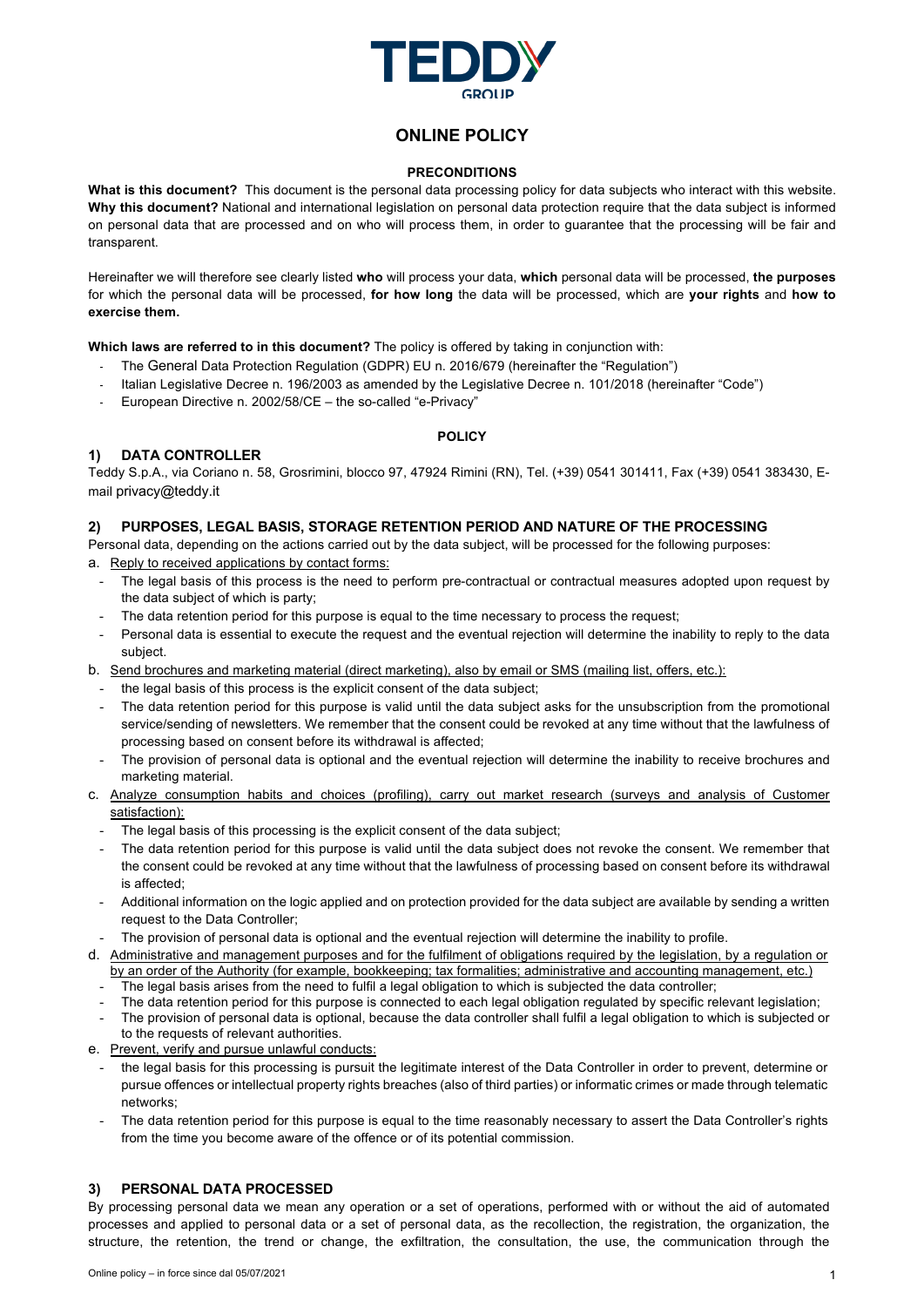

transmission, spread or any other form available, the comparison or the interconnection, the limitation, the deletion or the disruption.

It could be send by the data subject (for example contact in the field "message") to the Data Controller also classified data, pursuant to the Article 9 of the Regulation, like "particular categories of personal data" and so those data that reveal the ethnical origin, political opinions, religious or philosophical beliefs or the trade union membership, data related to health or sexual life or the sexual orientation of a person. This category of data will be processed by the Data Controller, in order to execute the request received. Further processing, categories of particular data by the Data Controller, will be carried out only with prior and explicit consent.

Additional personal data eventually processed are the following:

- *Browsing data*: Informatic systems and the software procedures used for this site acquire, during their normal exercise, some personal data which transmission is implicit in the use of Internet communication protocols.
- In this category of data fall into the IP addresses or the domain names of computers and the endpoints used by the users, all the addressed in URI/URL (Uniform Resource Identifier/Locator) of requested resources, the timetable of the request, the methods which has been used to submit the request to the server, the file dimension, the code number which identifies the state of the given response by the server (successful, error etc.) and other parameters related to the operational system and the information environment of the user. Those data, necessary for the use of the web services, are also processed in order to obtain statistical information on the service use (most visited pages, number of visitors hourly, geographical areas of expertise etc.) and control the correct operation of the services offered. Browsing data do not persist more than 365 days and are immediately deleted after their combination (unless required by the Judicial Authority to carry out any criminal investigation).
- *Data given by the user*: The optional, explicit and voluntary sending of messages to the contact addresses of the Data Controller involves the acquisition of the sender's contact data, necessary to reply, as well as all personal data included in the communications.
- *Cookies and other tracking systems*: Please refer to the detailed policy available at the following link: www.teddy.it/en/cookiepolicy/ or retail.teddy.it/en/cookie-policy/

### **4) RECIPIENT OF PERSONAL DATA**

Personal data might be shared, for specific purposes, with:

- Subjects acting as "Data Processors", according to the Article n. 28 of the Regulation namely, people, companies or professionals who provide assistance and advisory activities to the Data Controller in connection with the provision of goods/services;
- Subjects with which is necessary to interact for the goods/services provision, as independent Data Controller (for example, access by social network, etc.);
- Subjects, bodies or Authorities whom the communication of data is mandatory by the legal provisions or orders from the Authorities;
- Personnel expressed authorized by the Data Controller, necessary to carry out activities strictly related to the provision of goods/services, which are undertaken to confidentiality or are legally bound to do so and that have received opportune operational instructions, pursuant to article 29 of the Regulation.

The full list of Data Processors is available by sending a written request to the Data Controller.

#### **5) TRANFERS OF PERSONAL DATA**

Some of your personal data are shared with recipients who could be out of the European Economic Area (EEA). The Data Controller ensures that the processing of your personal data is carried out according to the Regulation. Verily, transfers shall be based on an adequacy decision or on Standard Contract Clauses approved by the European Commission. Further information is available at the Data Controller.

#### **6) EXISTENCE OF AN AUTOMATED DECISION-MAKING PROCESS, INCLUDING PROFILING**

The Data Controller does not adopt an automated decision-making process on personal data, including the profiling, referred to in Article 22 of the Regulation. Further information will be available at the Data Controller.

#### **7) DATA ABOUT PEOPLE UNDER 18 YEARS OLD**

Company's information services such as the subscription to the newsletter (direct marketing), profiling and online chat shall be used only by people that are at least 16 (sixteen) years old. The Data Controller will not be responsible of possible recollection of personal data, as well as false statements, offered by the minor, and in every cases, if it is seen to be used, the Data Controller will facilitate the right to access and the right to erasure forwarder by the guardian, foster or who exercises the parental responsibility.

# **8) RIGHTS OF DATA SUBJECT**

Data subject has the right to obtain from the Data Controller, in certain specific cases, the access to personal data and the rectification or the erasure of the same or the restriction of the processing or to the right to object to the processing (Article 15 and following of the Regulation). The appropriate petition to the Data Controller shall be presented by contacting the email designed for the feedback to the data subject or by filling the form available in the dedicated privacy section.